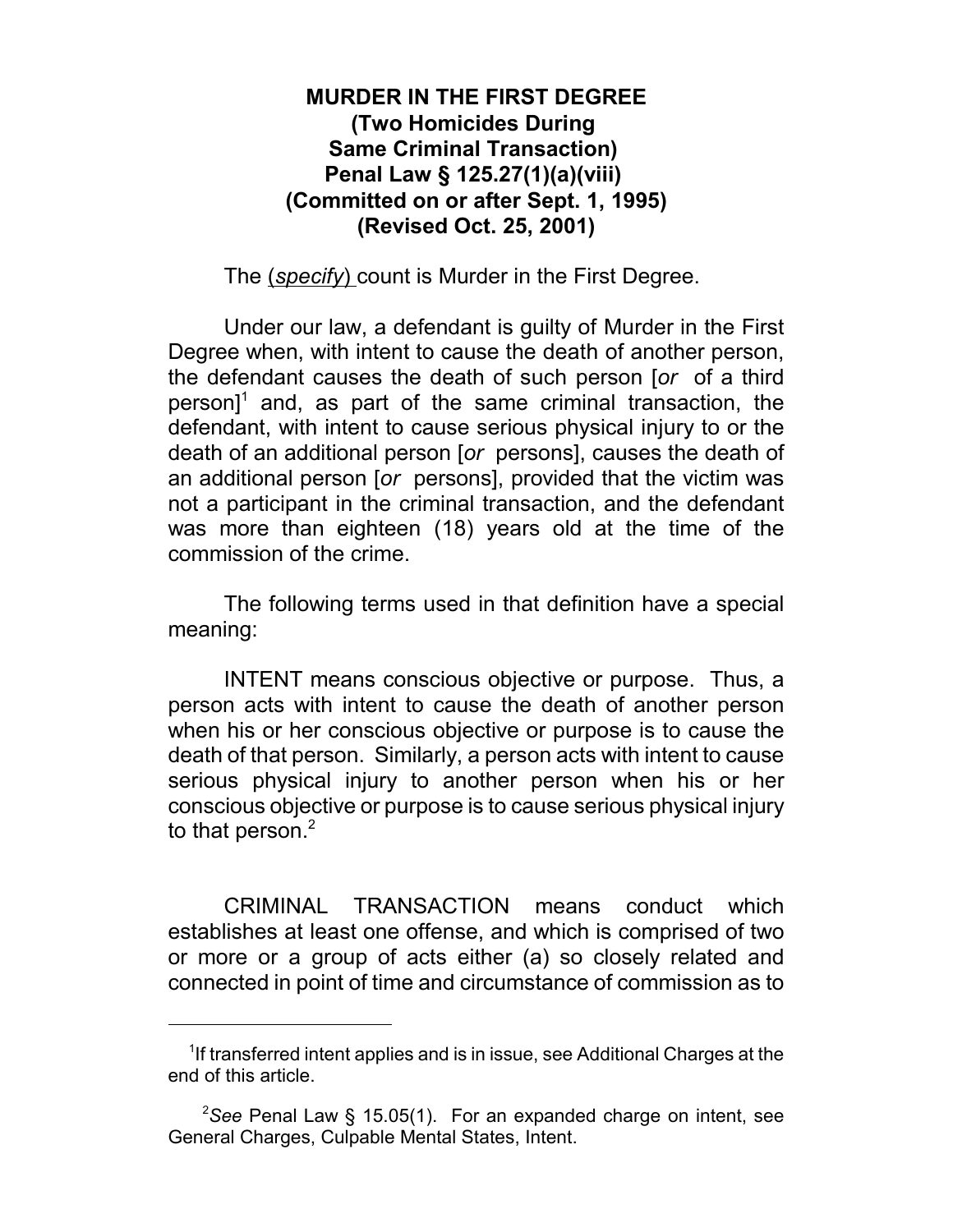constitute a single criminal incident, or (b) so closely related in criminal purpose or objective as to constitute elements or integral parts of a single criminal venture.<sup>3</sup>

SERIOUS PHYSICAL INJURY means impairment of a person's physical condition which creates a substantial risk of death, or which causes death, or serious and protracted disfigurement, or protracted impairment of health or protracted loss or impairment of the function of any bodily organ.<sup>4</sup>

In order for you to find the defendant guilty of this crime, the People are required to prove, from all the evidence in the case, beyond a reasonable doubt, each of the following five elements:

- 1. That on or about *(date)* , in the county of *(county)* , the defendant, *(defendant's name)* , caused the deaths of *(names of victims)* ;
- 2. That the defendant did so with the intent to cause the death of *(name of one victim)* and the intent to cause either the death or serious physical injury of *(name of other victim)* ;
- 3. That the defendant caused both deaths during the same criminal transaction;
- 4. That neither victim was a participant in the criminal transaction; and
- 5. That the defendant was more than eighteen (18) years old at the time of the commission of the crime.

If you find the People have proven beyond a reasonable doubt each of those elements, you must find the defendant guilty of this crime.

If you find the People have not proven beyond a reasonable

<sup>3</sup> CPL 40.10(2). *People v. Duggins*, 3 N.Y.3d 522, 528-29 (2004)

<sup>4</sup>*See* Penal Law § 10.00(10).